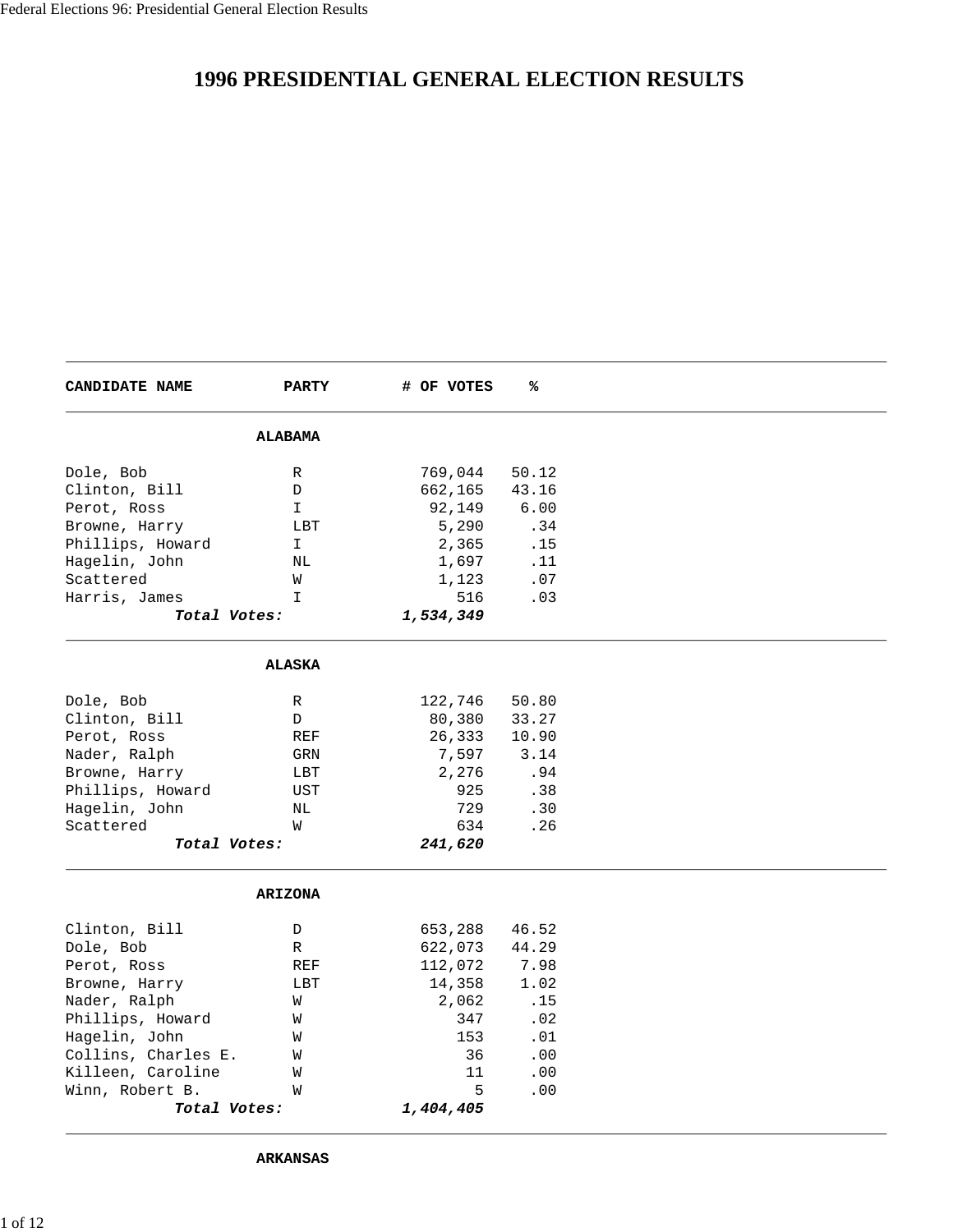| Clinton, Bill           | D            | 475,171 | 53.74 |
|-------------------------|--------------|---------|-------|
| Dole, Bob               | $\mathbb{R}$ | 325,416 | 36.80 |
| Perot, Ross             | <b>REF</b>   | 69,884  | 7.90  |
| Nader, Ralph            | GRA          | 3,649   | .41   |
| Browne, Harry           | LBT          | 3,076   | .35   |
| Phillips, Howard        | ATX          | 2,065   | .23   |
| Forbes, Justice Ralph   | AF           | 932     | .10   |
| Collins, Charles E.     | <b>UIP</b>   | 823     | .09   |
| Masters, Isabell, Ph.D. | LB           | 749     | .08   |
| Moorehead, Monica       | WW           | 747     | .08   |
| Hagelin, Dr. John       | NL.          | 729     | .08   |
| Hollis, Mary Cal        | SAR          | 538     | .06   |
| Dodge, $\text{Earl F.}$ | P            | 483     | .05   |
| Total Votes:            |              | 884,262 |       |

#### **CALIFORNIA**

| Clinton, Bill        | D.  | 5,119,835       | 51.10 |
|----------------------|-----|-----------------|-------|
| Dole, Bob            | R   | 3,828,380       | 38.21 |
| Perot, Ross          | REF | 697.847         | 6.96  |
| Nader, Ralph         | GRN | 237,016         | 2.36  |
| Browne, Harry        | LBT | 73,600          | .73   |
| Feinland, Marsha     | PFP | 25,332          | .25   |
| Phillips, Howard     | AIP | 21,202          | .21   |
| Hagelin, John        | NL  | 15,403          | .15   |
| Collins, Charles E.  | W   | 765             | .01   |
| Harris, James E.     | W   | 77              | .00   |
| Neuberg, Joel Gary   | W   | 13 <sup>°</sup> | .00   |
| Carter, Willie Felix | W   | 12 <sup>°</sup> | .00   |
| Masters, Isabell     | W   | 2               | .00   |
| Total Votes:         |     | 10,019,484      |       |

**COLORADO**

| Dole, Bob            | R            | 691,848   | 45.80 |
|----------------------|--------------|-----------|-------|
| Clinton, Bill        | D            | 671,152   | 44.43 |
| Perot, Ross          | <b>REF</b>   | 99,629    | 6.59  |
| Nader, Ralph         | <b>GRC</b>   | 25,070    | 1.66  |
| Browne, Harry        | LBT          | 12,392    | .82   |
| Phillips, Howard     | AMC          | 2,813     | .19   |
| Collins, Charles E.  | $\mathbf{I}$ | 2,809     | .18   |
| Hagelin, John        | NL           | 2,547     | .17   |
| Hollis, Mary Cal     | <b>SOC</b>   | 669       | .04   |
| Moorehead, Monica    | WM           | 599       | .04   |
| Templin, Diane Beall | AM           | 557       | .04   |
| Dodge, Earl F.       | CP           | 375       | .02   |
| Harris, James E.     | SWC          | 244       | .02   |
| Total Votes:         |              | 1,510,704 |       |

# **CONNECTICUT**

| Clinton, Bill    | <sup>D</sup> | 735,740 | 52.83 |
|------------------|--------------|---------|-------|
| Dole, Bob        | R            | 483,109 | 34.69 |
| Perot, Ross      | REF          | 139,523 | 10.02 |
| Nader, Ralph     | GRN          | 24,321  | 1.75  |
| Browne, Harry    | LBT          | 5,788   | .42   |
| Phillips, Howard | <b>CNC</b>   | 2,425   | .17   |
| Hagelin, John    | NL.          | 1,703   | .12   |
| Harris, James E. | W            | 4       | .00   |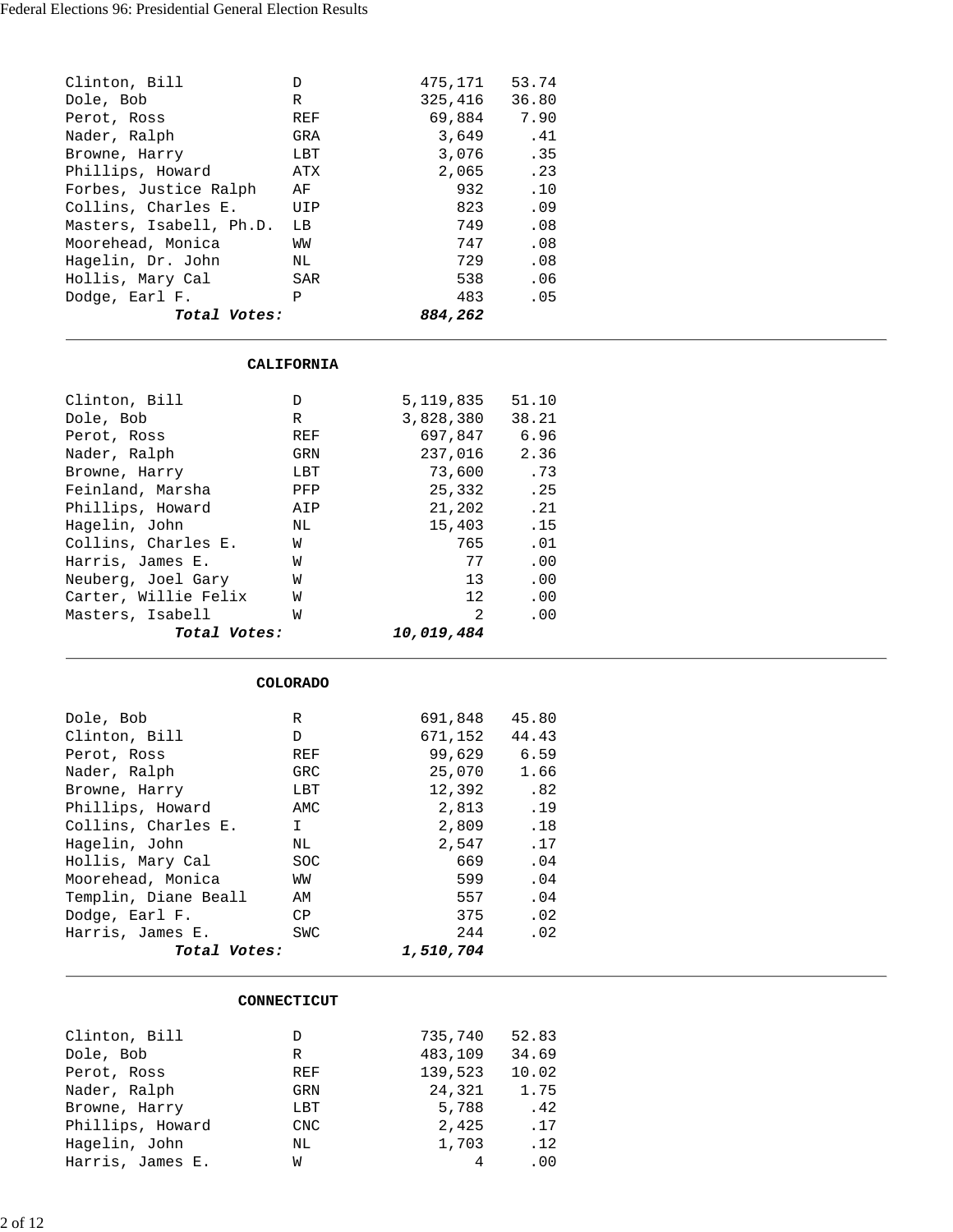## Federal Elections 96: Presidential General Election Results

| Rust, Johan         | W                    | 1            | .00   |
|---------------------|----------------------|--------------|-------|
|                     | Total Votes:         | 1,392,614    |       |
|                     | <b>DELAWARE</b>      |              |       |
| Clinton, Bill       | D                    | 140,355      | 51.82 |
| Dole, Bob           | $\mathbb{R}$         | 99,062       | 36.58 |
| Perot, Ross         | I                    | 28,719       | 10.60 |
| Browne, Harry       | LBT                  | 2,052        | .76   |
| Phillips, Howard    | UST                  | 348          | .13   |
| Hagelin, John       | ΝL                   | 274          | .10   |
| Nader, Ralph        | W                    | 18           | .01   |
| Powell, Colin       | W                    | 4            | .00   |
| Bush, Barbara       | W                    | 1            | .00   |
| Bush, George        | W                    | $\mathbf{1}$ | .00   |
| Butler, J. Thos.    | W                    | $\mathbf{1}$ | .00   |
| Butler, Tom         | W                    | 1            | .00   |
| DuPont, Pete        | W                    | $\mathbf{1}$ | .00   |
| Hagelin/Thompkins   | W                    | 1            | .00   |
| Hoff, Samuel        | W                    | $\mathbf{1}$ | .00   |
| Keyes, Alan         | W                    | 1            | .00   |
| Paulson, Pat        | W                    | 1            | .00   |
| Perot               | W                    | 1            | .00   |
| Rhodes, Ray         | W                    | $\mathbf{1}$ | .00   |
| Stewart, Lof Bridge | W                    | 1            | .00   |
| Venables, Skip      | W                    | 1            | .00   |
|                     | Total Votes:         | 270,845      |       |
|                     | DISTRICT OF COLUMBIA |              |       |
| Clinton, Bill       | $\mathbb D$          | 158,220      | 85.19 |

|                  |            | <u>------</u> |      |
|------------------|------------|---------------|------|
| Dole, Bob        | R          | 17,339        | 9.34 |
| Nader, Ralph     | <b>GRN</b> | 4,780         | 2.57 |
| Perot, Ross      | <b>REF</b> | 3,611         | 1.94 |
| Scattered        | W          | 648           | .35  |
| Browne, Harry    | LBT        | 588           | .32  |
| Hagelin, John    | NL         | 283           | .15  |
| Harris, James E. | SWP        | 257           | .14  |
| Total Votes:     |            | 185,726       |      |
|                  |            |               |      |

 **FLORIDA** 

| Clinton, Bill        | D   | 2,546,870 | 48.02 |
|----------------------|-----|-----------|-------|
| Dole, Bob            | R   | 2,244,536 | 42.32 |
|                      |     |           |       |
| Perot, Ross          | REF | 483,870   | 9.12  |
| Browne, Harry        | LBT | 23,965    | .45   |
| Nader, Ralph         | W   | 4,101     | .08   |
| Hagelin, John        | W   | 418       | .01   |
| Hollis, Mary Cal     | W   | 21        | .00   |
| Harris, James Edward | W   | 13        | .00   |
| Total Votes:         |     | 5,303,794 |       |

## **GEORGIA**

| Dole, Bob        | R            | 1,080,843 | 47.01 |
|------------------|--------------|-----------|-------|
| Clinton, Bill    | <sup>D</sup> | 1,053,849 | 45.84 |
| Perot, Ross      | REF          | 146,337   | 6.36  |
| Browne, Harry    | LBT          | 17,870    | .78   |
| Phillips, Howard | M            | 145       | .01   |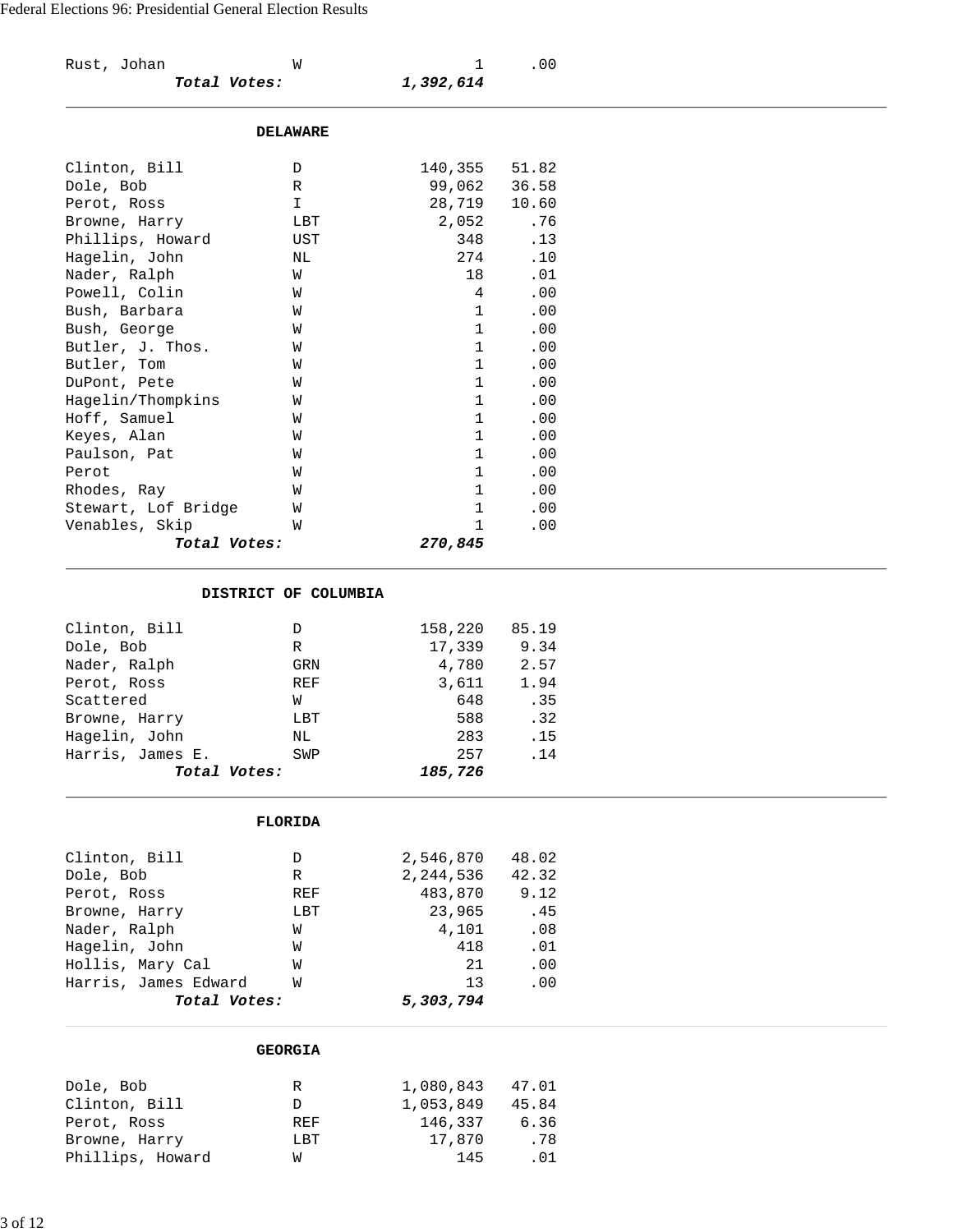# Federal Elections 96: Presidential General Election Results

| Collins, Charles              | W              | 15             | .00   |  |
|-------------------------------|----------------|----------------|-------|--|
| Harris, James                 | W              | 12             | .00   |  |
| Total Votes:                  | 2,299,071      |                |       |  |
|                               | <b>HAWAII</b>  |                |       |  |
|                               |                |                |       |  |
| Clinton, Bill                 | D              | 205,012        | 56.93 |  |
| Dole, Bob                     | R              | 113,943        | 31.64 |  |
| Perot, Ross                   | REF            | 27,358         | 7.60  |  |
| Nader, Ralph                  | GRN            | 10,386         | 2.88  |  |
| Browne, Harry                 | LBT            | 2,493          | .69   |  |
| Hagelin, John                 | ΝL             | 570            | .16   |  |
| Phillips, Howard              | TXP            | 358            | .10   |  |
| Total Votes:                  |                | 360,120        |       |  |
|                               |                |                |       |  |
|                               | <b>IDAHO</b>   |                |       |  |
| Dole, Bob                     | R              | 256,595        | 52.18 |  |
| Clinton, Bill                 | $\mathbb D$    | 165,443        | 33.64 |  |
| Perot, Ross                   | REF            | 62,518         | 12.71 |  |
| Browne, Harry                 | LBT            | 3,325          | .68   |  |
| Phillips, Howard              | UST            | 2,230          | .45   |  |
| Hagelin, John                 | ΝL             | 1,600          | .32   |  |
|                               |                |                |       |  |
| Collins, Charles              | W              | 7              | .00   |  |
| Fellure, Jack<br>Total Votes: | W              | 1              | .00   |  |
|                               |                | 491,719        |       |  |
|                               | ILLINOIS       |                |       |  |
| Clinton, Bill                 | D              | 2,341,744      | 54.31 |  |
| Dole, Bob                     | R              | 1,587,021      | 36.81 |  |
| Perot, Ross                   | REF            | 346,408        | 8.03  |  |
| Browne, Harry                 | LBT            | 22,548         | .52   |  |
| Phillips, Howard              | UST            | 7,606          | .18   |  |
| Hagelin, John                 | ΝL             | 4,606          | .11   |  |
|                               |                |                |       |  |
| Nader, Ralph                  | W              | 1,447          | .03   |  |
| Marshall, William P.          | W              | 3              | .00   |  |
| Rust, Johan K.                | W              | $\mathbf{3}$   | .00   |  |
| Kosharsky, Jennifer           | W              | $\overline{a}$ | .00   |  |
| "Jenny" Kay                   |                |                |       |  |
| Carter, Willie Felix          | M              | 1              | .00   |  |
| Dodge, Earl F.                | W              | 1              | .00   |  |
| Sutherland, Randy             | W              | 1              | .00   |  |
| Total Votes:                  |                | 4,311,391      |       |  |
|                               | <b>INDIANA</b> |                |       |  |
|                               |                |                |       |  |
| Dole, Bob                     | R              | 1,006,693      | 47.13 |  |
| Clinton, Bill                 | D              | 887,424        | 41.55 |  |
| Perot, Ross                   | REF            | 224,299        | 10.50 |  |
| Browne, Harry                 | LBT            | 15,632         | .73   |  |
| Nader, Ralph                  | W              | 1,121          | .05   |  |
| Phillips, Howard              | W              | 453            | .02   |  |
| Hagelin, John                 | W              | 120            | .00   |  |
| Hollis, Mary Cal              | W              | 60             | .00   |  |
| Collins, Charles E.           | W              | 22             | .00   |  |
| Birchler, David H.            | W              | 18             | .00   |  |
| Total Votes:                  |                | 2,135,842      |       |  |
|                               |                |                |       |  |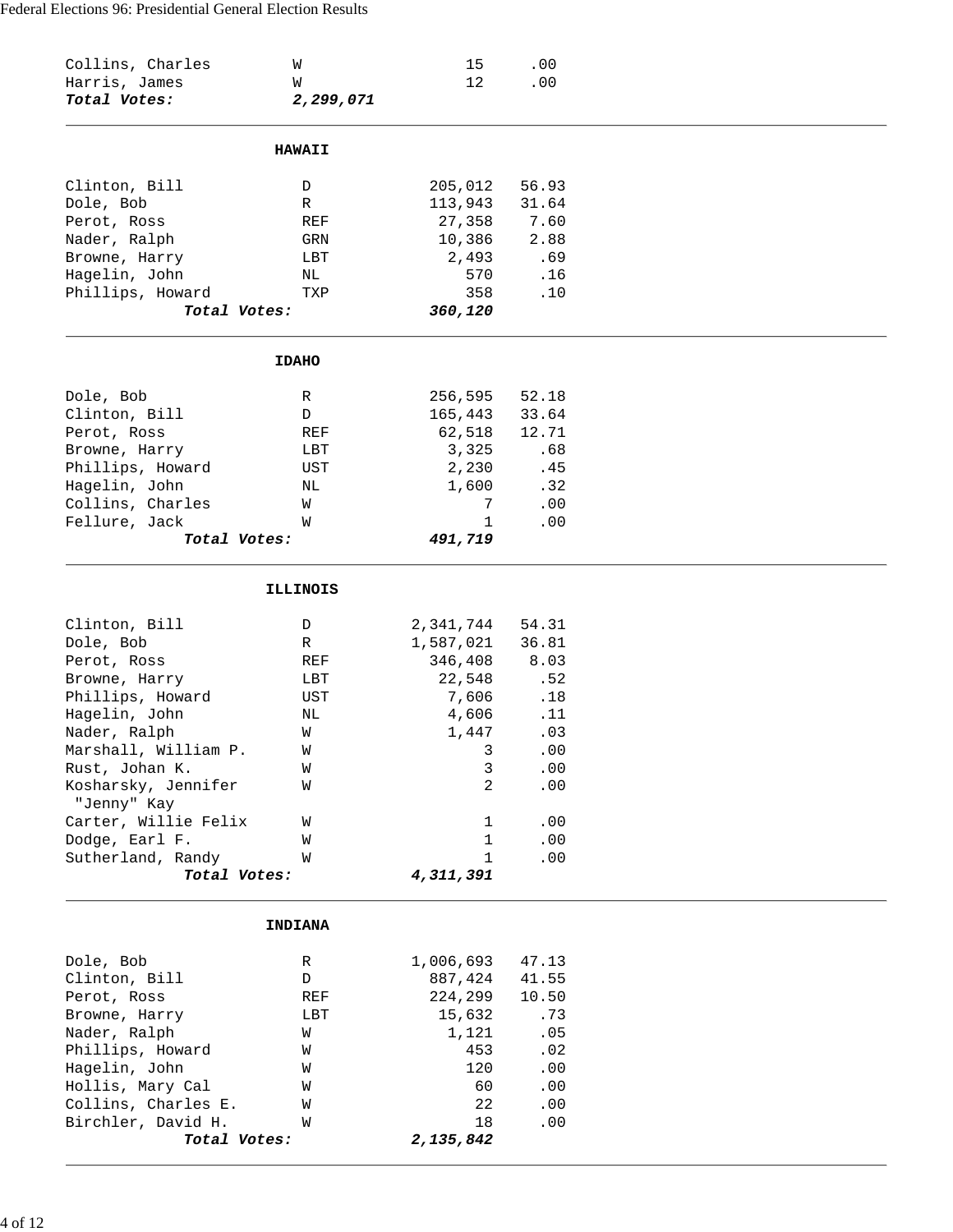|                    | <b>IOWA</b>     |           |       |  |
|--------------------|-----------------|-----------|-------|--|
| Clinton, Bill      | D               | 620,258   | 50.26 |  |
| Dole, Bob          | R               | 492,644   | 39.92 |  |
| Perot, Ross        | REF             | 105,159   | 8.52  |  |
| Nader, Ralph       | GRN             | 6,550     | .53   |  |
| Hagelin, John      | NL              | 3,349     | .27   |  |
| Browne, Harry      | $LBT-I$         | 2,315     | .19   |  |
| Phillips, Howard   | UST             | 2,229     | .18   |  |
| Scattered          | W               | 1,240     | .10   |  |
| Harris, James      | SWP             | 331       | .03   |  |
| Total Votes:       |                 | 1,234,075 |       |  |
|                    | <b>KANSAS</b>   |           |       |  |
| Dole, Bob          | R               | 583,245   | 54.29 |  |
| Clinton, Bill      | D               | 387,659   | 36.08 |  |
| Perot, Ross        | REF             | 92,639    | 8.62  |  |
| Browne, Harry      | LBT             | 4,557     | .42   |  |
| Phillips, Howard   | I               | 3,519     | .33   |  |
| Hagelin, John      | I               | 1,655     | .15   |  |
| Nader, Ralph       | W               | 914       | .08   |  |
| Collins, Charles   | W               | 112       | .01   |  |
| Total Votes:       |                 | 1,074,300 |       |  |
|                    | <b>KENTUCKY</b> |           |       |  |
|                    |                 |           |       |  |
| Clinton, Bill      | D               | 636,614   | 45.84 |  |
| Dole, Bob          | R               | 623,283   | 44.88 |  |
| Perot, Ross        | REF             | 120,396   | 8.67  |  |
| Browne, Harry      | LBT             | 4,009     | .29   |  |
| Phillips, Howard   | TXP             | 2,204     | .16   |  |
| Hagelin, John      | NL              | 1,493     | .11   |  |
| Nader, Ralph       | W               | 701       | .05   |  |
| Owens, Jason Scott | W               | 8         | .00   |  |
| Total Votes:       |                 | 1,388,708 |       |  |
|                    | LOUISIANA       |           |       |  |
| Clinton, Bill      | D               | 927,837   | 52.01 |  |
| Dole, Bob          | R               | 712,586   | 39.94 |  |
| Perot, Ross        | REF             | 123,293   | 6.91  |  |
| Browne, Harry      | LBT             | 7,499     | .42   |  |
| Nader, Ralph       | LEC             | 4,719     | .26   |  |
| Phillips, Howard   | TXP             | 3,366     | .19   |  |
| Hagelin, John      | NL              | 2,981     | .17   |  |
| Moorehead, Monica  | МM              | 1,678     | .09   |  |
| Total Votes:       |                 | 1,783,959 |       |  |
|                    | <b>MAINE</b>    |           |       |  |
| Clinton, Bill      | D               | 312,788   | 51.62 |  |
| Dole, Bob          | R               | 186,378   | 30.76 |  |
| Perot, Ross        | REF             | 85,970    | 14.19 |  |
| Nader, Ralph       | GRN             | 15,279    | 2.52  |  |
| Browne, Harry      | LBT             | 2,996     | .49   |  |
| Phillips, Howard   | TXP             | 1,517     | .25   |  |
| Hagelin, John S.   | $\rm NL$        | 825       | .14   |  |

Scattered W  $W$  144 .02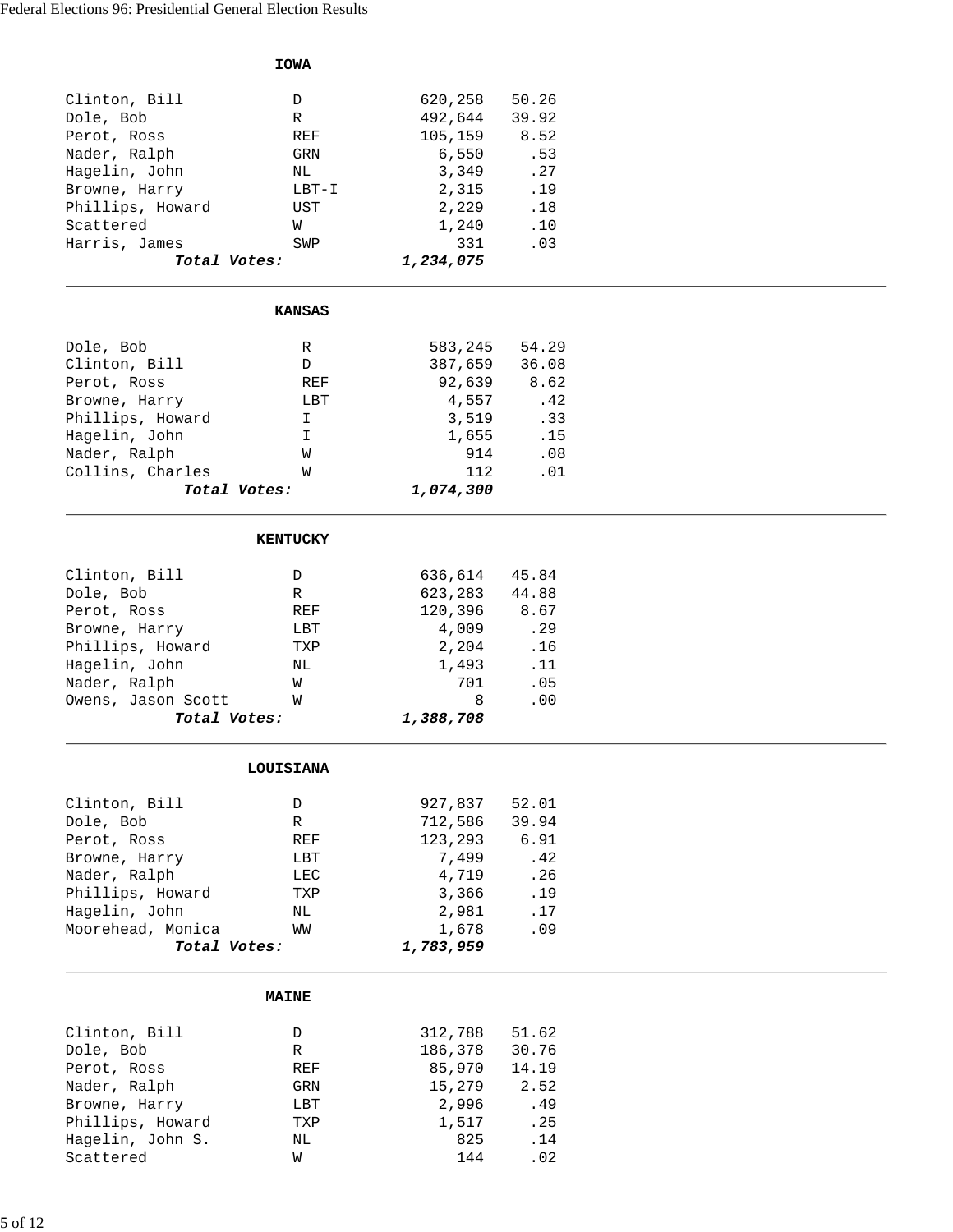| Total Votes:            |                      | 605,897   |       |  |
|-------------------------|----------------------|-----------|-------|--|
|                         | <b>MARYLAND</b>      |           |       |  |
| Clinton, Bill           | D                    | 966,207   | 54.25 |  |
| Dole, Bob               | R                    | 681,530   | 38.27 |  |
| Perot, Ross             | REF                  | 115,812   | 6.50  |  |
| Browne, Harry           | LBT                  | 8,765     | .49   |  |
| Phillips, Howard        | TXP                  | 3,402     | .19   |  |
| Nader, Ralph            | W                    | 2,606     | .15   |  |
| Hagelin, John           | ΝL                   | 2,517     | .14   |  |
| Carter, Willie Felix    | W                    | 11        | .00   |  |
| Collins, Charles E.     | W                    | 6         | .00   |  |
| Hodge, Eldridge Kennedy | W                    | 6         | .00   |  |
| Hollis, Mary Cal        | W                    | 4         | .00   |  |
| Gleason, Harriet H.     | W                    | 3         | .00   |  |
| Masters, Isabell        | W                    | 1         | .00   |  |
| Total Votes:            |                      | 1,780,870 |       |  |
|                         |                      |           |       |  |
|                         | <b>MASSACHUSETTS</b> |           |       |  |
| Clinton, Bill           | D                    | 1,571,763 | 61.47 |  |
| Dole, Bob               | R                    | 718,107   | 28.08 |  |
| Perot, Ross             | REF                  | 227,217   | 8.89  |  |
| Browne, Harry           | LBT                  | 20,426    | .80   |  |
| Scattered               | W                    | 6,182     | .24   |  |
| Hagelin, John           | ΝL                   | 5,184     | .20   |  |
| Nader, Ralph            | W                    | 4,565     | .18   |  |
| Moorehead, Monica       | WM                   | 3,277     | .13   |  |
| Hollis, Mary Cal        | W                    | 61        | .00   |  |
| Dodge, Earl F.          | W                    | 4         | .00   |  |
| Total Votes:            |                      | 2,556,786 |       |  |
|                         | <b>MICHIGAN</b>      |           |       |  |
|                         |                      |           |       |  |
| Clinton, Bill           | D                    | 1,989,653 | 51.69 |  |
| Dole, Bob               | $\mathbb R$          | 1,481,212 | 38.48 |  |
| Perot, Ross             | REF                  | 336,670   | 8.75  |  |
| Browne, Harry           | LBT                  | 27,670    | .72   |  |
| Hagelin, John           | ΝL                   | 4,254     | .11   |  |
| Moorehead, Monica Gail  | МM                   | 3,153     | .08   |  |
| Nader, Ralph            | W                    | 2,322     | .06   |  |
| Scattered               | W                    | 1,817     | .05   |  |
| White, Jerome           | SEP                  | 1,554     | .04   |  |
| Phillips, Howard        | W                    | 539       | .01   |  |
| Total Votes:            |                      | 3,848,844 |       |  |
|                         | <b>MINNESOTA</b>     |           |       |  |
| Clinton, Bill           | DFL                  | 1,120,438 | 51.10 |  |
| Dole, Bob               | R                    | 766,476   | 34.96 |  |
| Perot, Ross             | REF                  | 257,704   | 11.75 |  |
| Nader, Ralph            | GMN                  | 24,908    | 1.14  |  |
| Browne, Harry           | LBT                  | 8,271     | .38   |  |
| Peron, Dennis           | GRT                  | 4,898     | .22   |  |
| Phillips, Howard        | UST                  | 3,416     | .16   |  |
| Scattered               | M                    | 2,903     | .13   |  |
| Hagelin, John           | NL                   | 1,808     | .08   |  |
| Birrenbach, John        | IGR                  | 787       | .04   |  |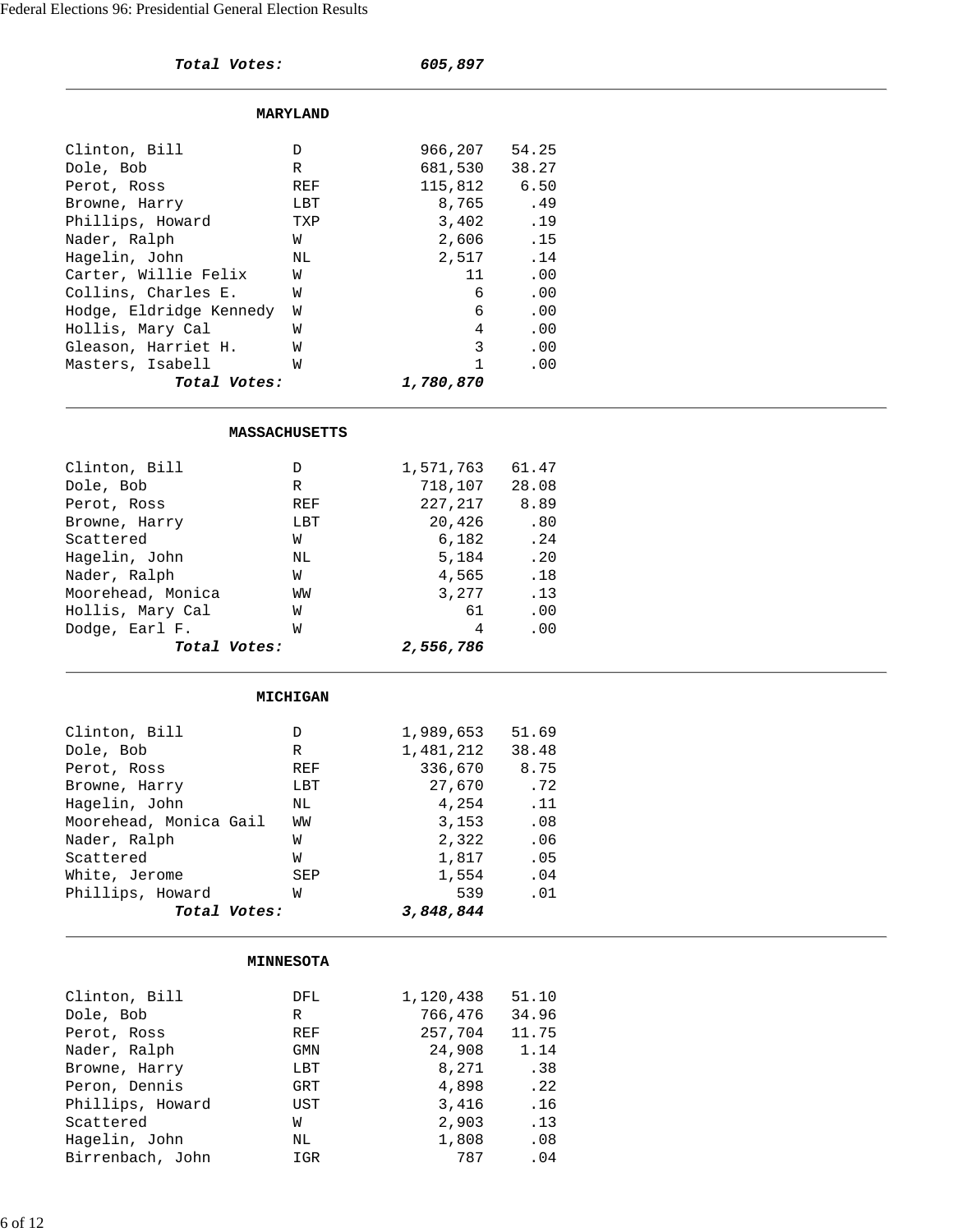| Harris, James            | SWP             | 684       | .03   |  |
|--------------------------|-----------------|-----------|-------|--|
| White, Jerome            | SEP             | 347       | .02   |  |
| Total Votes:             |                 | 2,192,640 |       |  |
|                          |                 |           |       |  |
|                          | MISSISSIPPI     |           |       |  |
| Dole, Bob                | R               | 439,838   | 49.21 |  |
| Clinton, Bill            | D               | 394,022   | 44.08 |  |
| Perot, Ross              | I.              | 52,222    | 5.84  |  |
| Browne, Harry            | LBT             | 2,809     | .31   |  |
| Phillips, Howard         | MTX             | 2,314     | .26   |  |
| Hagelin, John            | ΝL              | 1,447     | .16   |  |
| Collins, Charles         | I               | 1,205     | .13   |  |
| Total Votes:             |                 | 893,857   |       |  |
|                          |                 |           |       |  |
|                          | <b>MISSOURI</b> |           |       |  |
| Clinton, Bill            | D               | 1,025,935 | 47.54 |  |
| Dole, Bob                | R               | 890,016   | 41.24 |  |
| Perot, Ross              | REF             | 217,188   | 10.06 |  |
| Phillips, Howard         | UST             | 11,521    | .53   |  |
| Browne, Harry            | LBT             | 10,522    | .49   |  |
| Hagelin, John            | ΝL              | 2,287     | .11   |  |
| Nader, Ralph             | W               | 534       | .02   |  |
| Collins, Charles E.      | W               | 62        | .00   |  |
| Total Votes:             |                 | 2,158,065 |       |  |
|                          |                 |           |       |  |
|                          | <b>MONTANA</b>  |           |       |  |
| Dole, Bob                | R               | 179,652   | 44.11 |  |
| Clinton, Bill            | D               | 167,922   | 41.23 |  |
| Perot, Ross              | REF             | 55,229    | 13.56 |  |
| Browne, Harry            | LBT             | 2,526     | .62   |  |
| Hagelin, John            | ΝL              | 1,754     | .43   |  |
| Phillips, Howard         | W               | 152       | .04   |  |
| Collins, Charles E.      | W               | 20        | .00   |  |
| Locke, Timothy J.        | W               | 5         | .00   |  |
| Hollis, Mary Cal         | W               | 1         | .00   |  |
| Total Votes:             |                 | 407,261   |       |  |
|                          |                 |           |       |  |
|                          | <b>NEBRASKA</b> |           |       |  |
| Dole, Bob                | R               | 363,467   | 53.66 |  |
| Clinton, Bill            | D               | 236,761   | 34.95 |  |
| Perot, Ross              | REF             | 71,278    | 10.52 |  |
| Browne, Harry            | LBT             | 2,792     | .41   |  |
| Phillips, Howard         | I               | 1,928     | .28   |  |
| Hagelin, John            | ΝL              | 1,189     | .18   |  |
| Total Votes:             |                 | 677,415   |       |  |
|                          | <b>NEVADA</b>   |           |       |  |
|                          |                 |           |       |  |
| Clinton, Bill            | D               | 203,974   | 43.93 |  |
| Dole, Bob                | R               | 199,244   | 42.91 |  |
| Perot, Ross              | REF             | 43,986    | 9.47  |  |
| None of These Candidates |                 | 5,608     | 1.21  |  |
| Nader, Ralph             | GRN             | 4,730     | 1.02  |  |
| Browne, Harry            | LBT             | 4,460     | .96   |  |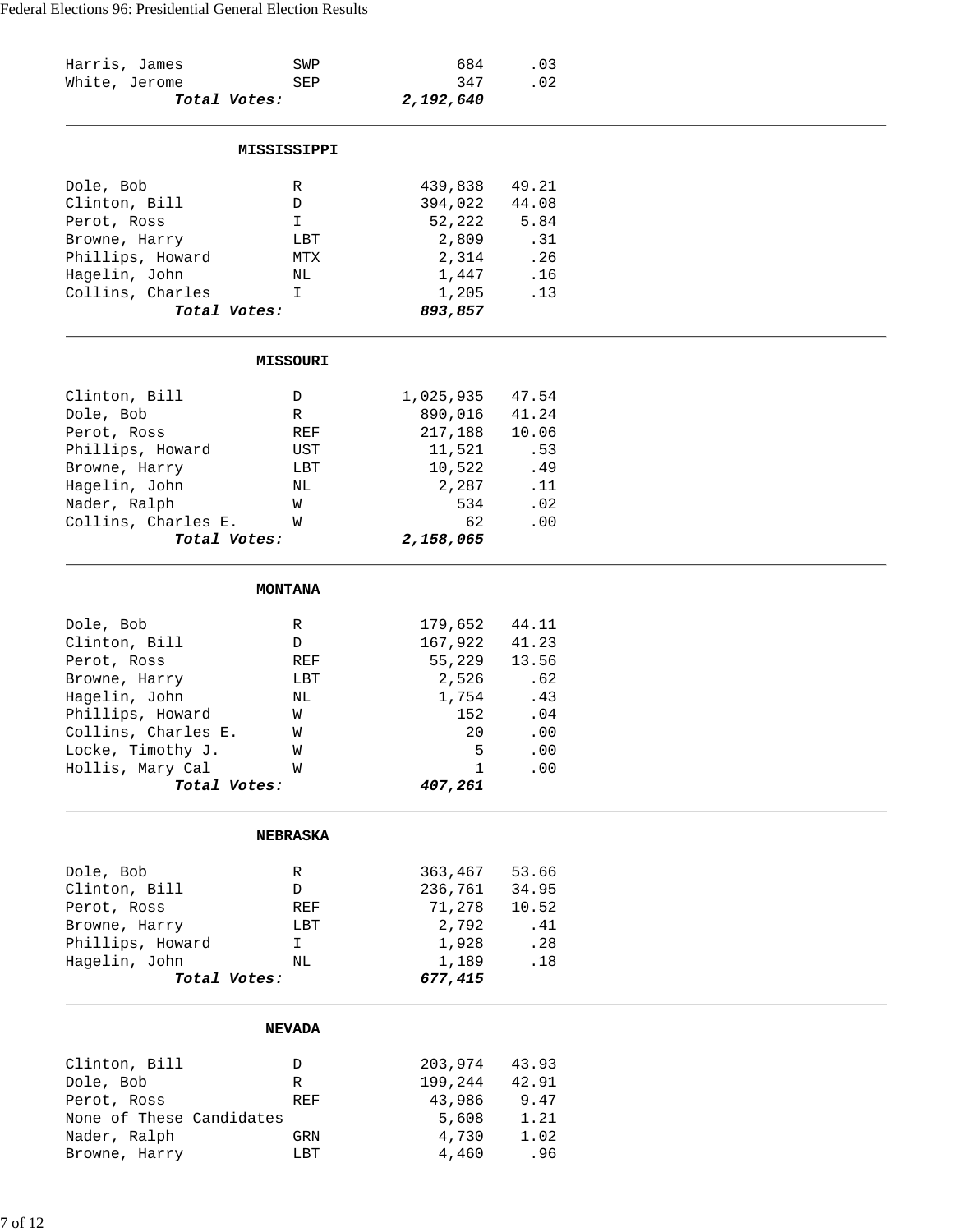| Phillips, Howard       | IAP                  | 1,732         | .37   |  |
|------------------------|----------------------|---------------|-------|--|
| Hagelin, John          | NL                   | 545           | .12   |  |
|                        | Total Votes:         | 464,279       |       |  |
|                        |                      |               |       |  |
|                        | <b>NEW HAMPSHIRE</b> |               |       |  |
| Clinton, Bill          | D                    | 246,214       | 49.32 |  |
| Dole, Bob              | R                    | 196,532       | 39.37 |  |
| Perot, Ross            | REF                  | 48,390        | 9.69  |  |
| Browne, Harry          | LBT                  | 4,237         | .85   |  |
| Scattered              | W                    | 2,456         | .49   |  |
| Phillips, Howard       | NTX                  | 1,346         | .27   |  |
|                        | Total Votes:         | 499,175       |       |  |
|                        | <b>NEW JERSEY</b>    |               |       |  |
| Clinton, Bill          | D                    | 1,652,329     | 53.72 |  |
| Dole, Bob              | R                    | 1,103,078     | 35.86 |  |
| Perot, Ross            | I/REF                | 262,134       | 8.52  |  |
| Nader, Ralph           | I/GRN                | 32,465        | 1.06  |  |
| Browne, Harry          | I/LBT                | 14,763        | .48   |  |
| Hagelin, John          | I/NL                 | 3,887         | .13   |  |
| Phillips, Howard       | I/UST                | 3,440         | .11   |  |
| Harris, James          | I/SWP                | 1,837         | .06   |  |
| Moorehead, Monica      | I/WW                 | 1,337         | .04   |  |
| White, Jerome          | I/SEP                | 537           | .02   |  |
|                        | Total Votes:         | 3,075,807     |       |  |
|                        |                      |               |       |  |
|                        | NEW MEXICO           |               |       |  |
| Clinton, Bill          | D                    | 273,495       | 49.18 |  |
| Dole, Bob              | R                    | 232,751       | 41.86 |  |
| Perot, Ross            | REF                  | 32,257        | 5.80  |  |
| Nader, Ralph           | GRN                  | 13,218        | 2.38  |  |
| Browne, Harry          | LBT                  | 2,996         | .54   |  |
| Phillips, Howard       | TXP                  | 713           | .13   |  |
| Hagelin, Dr. John      | $\rm NL$             | 644           | .12   |  |
|                        | Total Votes:         | 556,074       |       |  |
|                        | NEW YORK*            |               |       |  |
| Clinton, Bill          | Combined Parties:    | 3,756,177     | 59.47 |  |
| Clinton, Bill          | $\mathbb D$          | [3,649,630]   |       |  |
| Clinton, Bill          | L                    | [106, 547]    |       |  |
| Dole, Bob              | Combined Parties:    | 1,933,492     | 30.61 |  |
| Dole, Bob              | R                    | [1, 738, 707] |       |  |
| Dole, Bob              | C                    | [183, 392]    |       |  |
| Dole, Bob              | FRE                  | [11, 393]     |       |  |
| Perot, Ross            | IDP                  | 503,458       | 7.97  |  |
| Nader, Ralph           | GRN                  | 75,956        | 1.20  |  |
| Phillips, Howard       | RTL                  | 23,580        | .37   |  |
| Browne, Harry          | LBT                  | 12,220        | .19   |  |
| Hagelin, John          | NL                   | 5,011         | .08   |  |
| Moorehead, Monica Gail | WM                   | 3,473         | .05   |  |
| Harris, James E.       | SWP                  | 2,762         | .04   |  |
|                        | Total Votes:         | 6,316,129     |       |  |
|                        |                      |               |       |  |

*\* 123,000 Write-in and blank votes were compiled as one total.*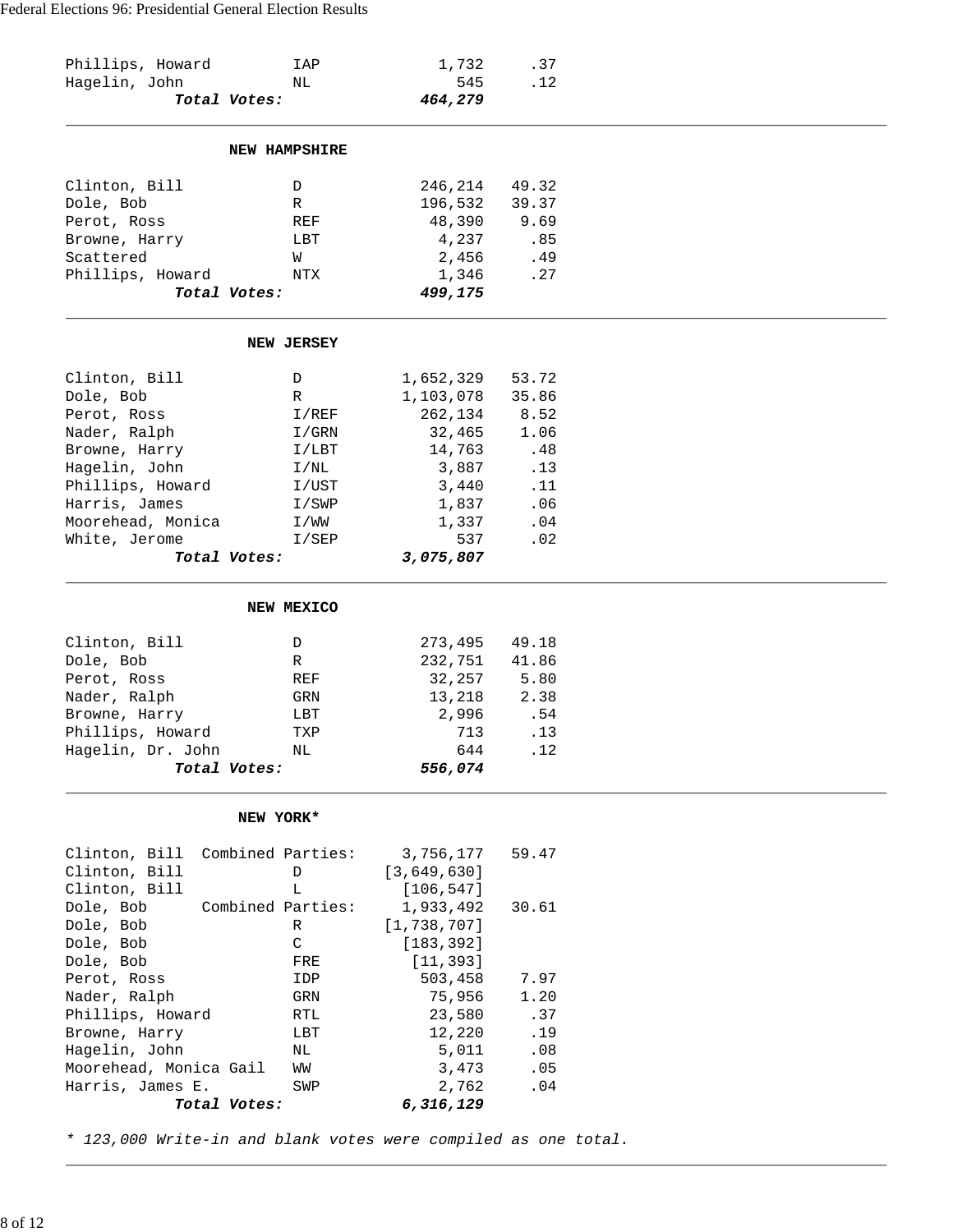|                                  | NORTH CAROLINA      |                |                |
|----------------------------------|---------------------|----------------|----------------|
|                                  |                     |                |                |
| Dole, Bob                        | R<br>$\mathbb D$    | 1,225,938      | 48.73<br>44.04 |
| Clinton, Bill                    |                     | 1,107,849      | 6.68           |
| Perot, Ross                      | REF                 | 168,059        |                |
| Browne, Harry                    | LBT                 | 8,740          | .35<br>.11     |
| Hagelin, John                    | N <sub>L</sub><br>W | 2,771<br>2,108 | .08            |
| Nader, Ralph<br>Phillips, Howard | W                   | 258            | .01            |
| Harris, James                    | W                   | 84             | .00            |
|                                  | Total Votes:        | 2,515,807      |                |
|                                  |                     |                |                |
|                                  | NORTH DAKOTA        |                |                |
| Dole, Bob                        | R                   | 125,050        | 46.94          |
| Clinton, Bill                    | D                   | 106,905        | 40.13          |
| Perot, Ross                      | REF                 | 32,515         | 12.20          |
| Browne, Harry                    | LBT                 | 847            | .32            |
| Phillips, Howard                 | I                   | 745            | .27            |
| Hagelin, Dr. John                | NL                  | 349            | .13            |
|                                  | Total Votes:        | 266,411        |                |
|                                  | <b>OHIO</b>         |                |                |
|                                  |                     |                |                |
| Clinton, Bill                    | D                   | 2,148,222      | 47.38          |
| Dole, Bob                        | $\mathbb R$         | 1,859,883      | 41.02          |
| Perot, Ross                      | REF                 | 483,207        | 10.66          |
| Browne, Harry                    | I                   | 12,851         | .28            |
| Moorehead, Monica                | I                   | 10,813         | .24            |
| Hagelin, John                    | ΝL                  | 9,120          | .20            |
| Phillips, Howard                 | I                   | 7,361          | .16            |
| Nader, Ralph                     | W                   | 2,962          | .07            |
| Burkhardt, Dan                   | W                   | 11             | .00            |
| Snyder, Mark                     | W                   | 4              | .00            |
|                                  | Total Votes:        | 4,534,434      |                |
|                                  | OKLAHOMA            |                |                |
| Dole, Bob                        | R                   | 582,315        | 48.26          |
| Clinton, Bill                    | D                   | 488,105        | 40.45          |
| Perot, Ross                      | REF                 | 130,788        | 10.84          |
| Browne, Harry                    | LBT                 | 5,505          | .46            |
|                                  | Total Votes:        | 1,206,713      |                |
|                                  | <b>OREGON</b>       |                |                |
|                                  |                     |                |                |
| Clinton, Bill                    | D                   | 649,641        | 47.15          |
| Dole, Bob                        | R                   | 538,152        | 39.06          |
| Perot, Ross                      | REF                 | 121,221        | 8.79           |
| Nader, Ralph                     | PAC                 | 49,415         | 3.59           |
| Browne, Harry                    | LBT                 | 8,903          | .65            |
| Phillips, Howard                 | UST                 | 3,379          | .24            |
| Hagelin, John                    | ΝL                  | 2,798          | .20            |
| Scattered                        | W                   | 2,329          | .17            |
| Hollis, Mary Cal                 | SOC                 | 1,922          | .14            |
|                                  | Total Votes:        | 1,377,760      |                |

**PENNSYLVANIA**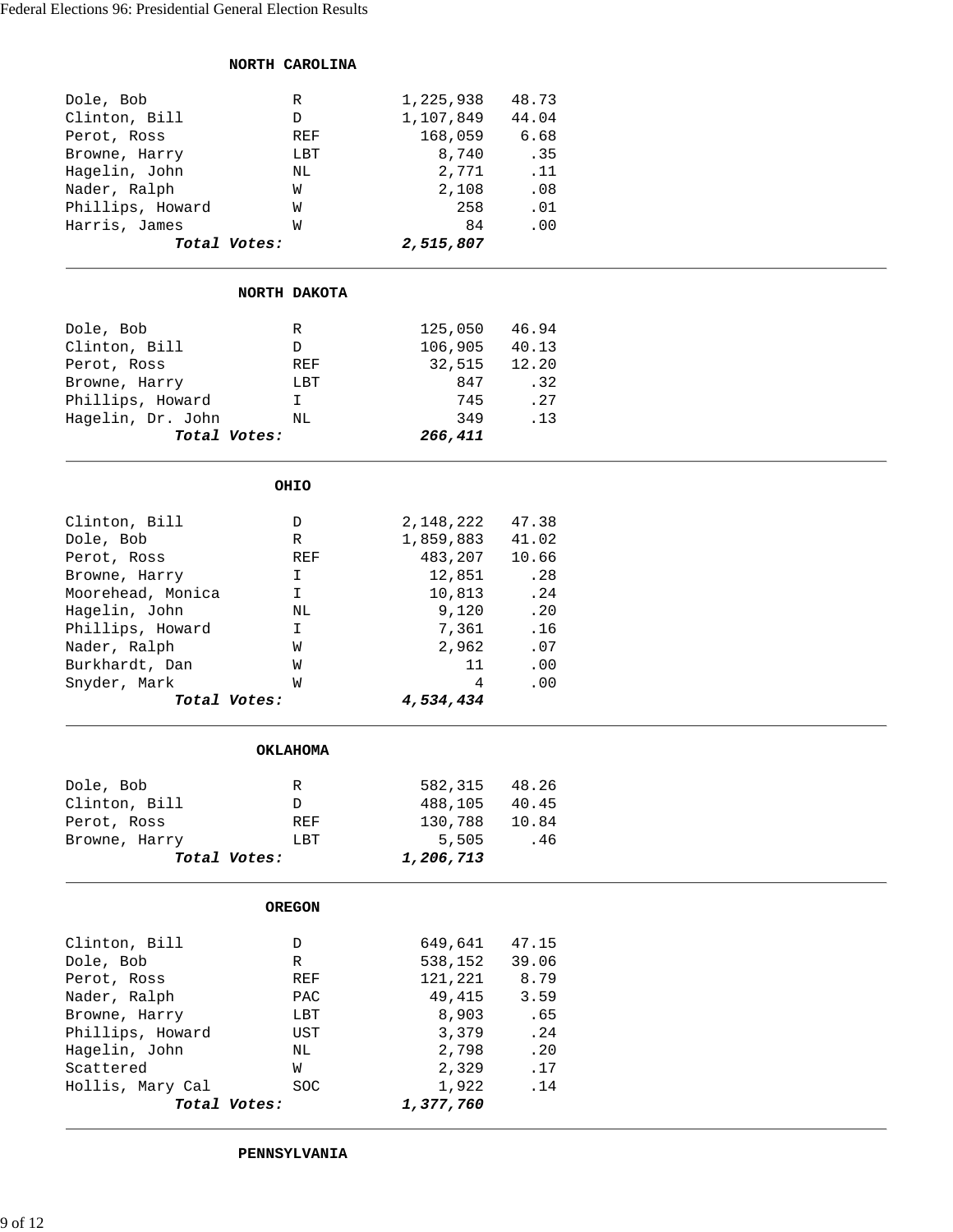| Clinton, Bill            | D                 | 2, 215, 819 | 49.17      |  |
|--------------------------|-------------------|-------------|------------|--|
| Dole, Bob                | R                 | 1,801,169   | 39.97      |  |
| Perot, Ross              | REF               | 430,984     | 9.56       |  |
| Browne, Harry            | LBT               | 28,000      | .62        |  |
| Phillips, Howard         | CST               | 19,552      | .43        |  |
| Hagelin, John            | ΝL                | 5,783       | .13        |  |
| Nader, Ralph             | W                 | 3,086       | .07        |  |
| Scattered                | W                 | 1,725       | .04        |  |
| Total Votes:             |                   | 4,506,118   |            |  |
|                          |                   |             |            |  |
|                          | RHODE ISLAND      |             |            |  |
| Clinton, Bill            | D                 | 233,050     | 59.71      |  |
| Dole, Bob                | R                 | 104,683     | 26.82      |  |
| Perot, Ross              | REF               | 43,723      | 11.20      |  |
| Nader, Ralph             | GRN               | 6,040       | 1.55       |  |
| Browne, Harry            | LBT               | 1,109       | .28        |  |
| Phillips, Howard         | UST               | 1,021       | .26        |  |
| Hagelin, John            | NL                | 435         | .11        |  |
| Moorehead, Monica        | WM                | 186         | .05        |  |
| Scattered                | W                 | 37          | .01        |  |
| Total Votes:             |                   | 390,284     |            |  |
|                          |                   |             |            |  |
|                          | SOUTH CAROLINA    |             |            |  |
| Dole, Bob                | R                 | 573,458     | 49.79      |  |
| Clinton, Bill            | D                 | 506,283     | 43.96      |  |
| Perot, Ross              | Combined Parties: | 64,386      | 5.59       |  |
| Perot, Ross              | REF               | [27, 307]   |            |  |
| Perot, Ross              | PAT               | [37,079]    |            |  |
| Browne, Harry            | LBT               | 4,271       | .37        |  |
| Phillips, Howard         | UST               | 2,043       | .18        |  |
| Hagelin, John            | ΝL                | 1,248       | .11        |  |
| Total Votes:             |                   | 1,151,689   |            |  |
|                          | SOUTH DAKOTA      |             |            |  |
| Dole, Bob                | R                 | 150,543     | 46.49      |  |
| Clinton, Bill            | D                 | 139,333     | 43.03      |  |
| Perot, Ross              | I                 | 31,250      | 9.65       |  |
| Browne, Harry            | LBT               | 1,472       | .45        |  |
| Phillips, Howard         | I                 | 912         | .28        |  |
| Hagelin, John            | I.                | 316         | .10        |  |
| Total Votes:             |                   | 323,826     |            |  |
|                          | <b>TENNESSEE</b>  |             |            |  |
|                          |                   |             |            |  |
| Clinton, Bill            | D                 | 909,146     | 48.00      |  |
| Dole, Bob                | R                 | 863,530     | 45.59      |  |
| Perot, Ross              | I                 | 105,918     | 5.59       |  |
| Nader, Ralph             | I                 | 6,427       | .34        |  |
| Browne, Harry            | I                 | 5,020       | .26        |  |
| Phillips, Howard         |                   |             |            |  |
|                          | I                 | 1,818       | $.10$      |  |
| Collins, Charles E.      | I                 | 688         | .04        |  |
| Hagelin, John            | I                 | 636         | .03        |  |
| Michael, Steve           | I                 | 408         | .02        |  |
| Dodge, Earl<br>Scattered | I<br>W            | 324<br>190  | .02<br>.01 |  |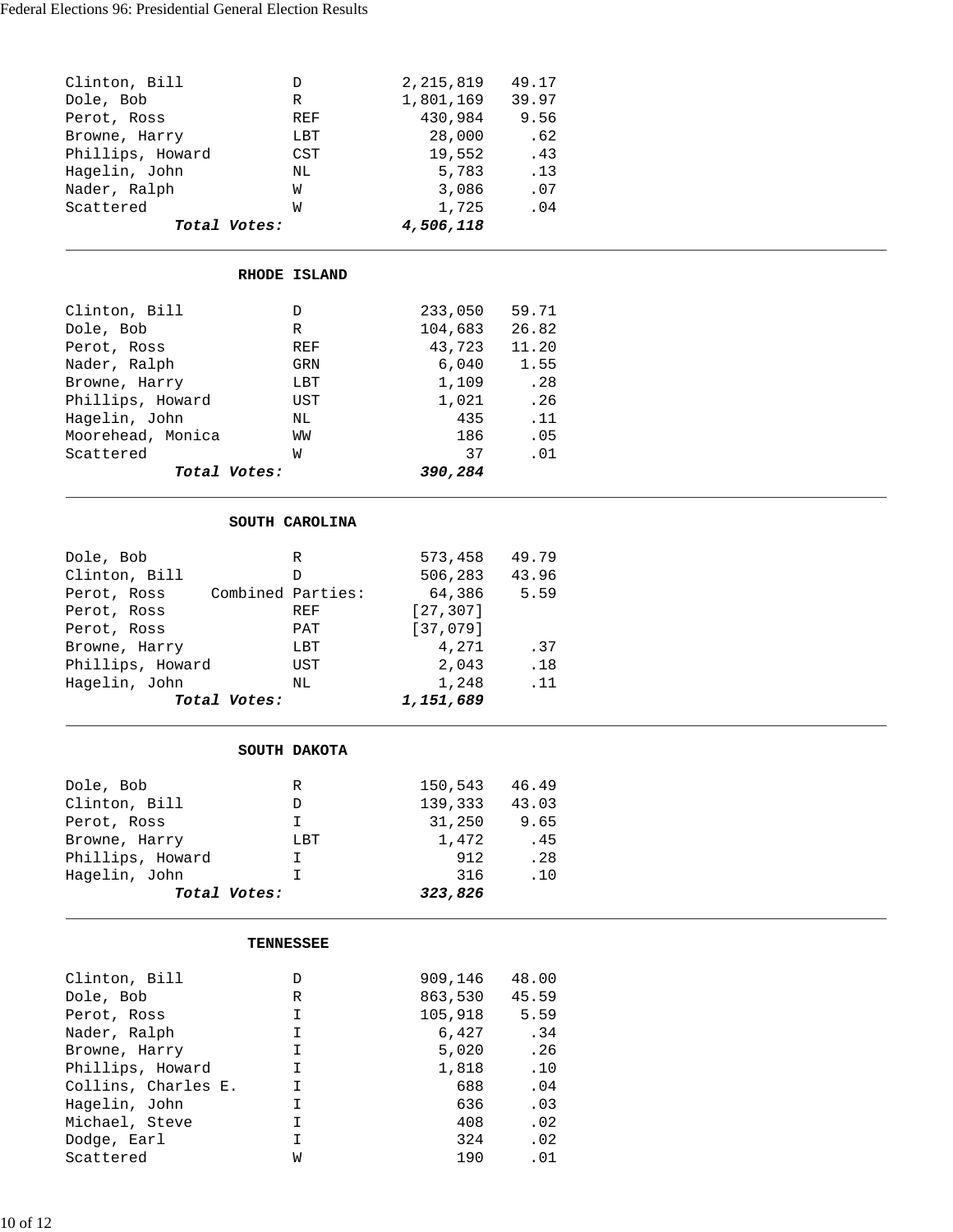| Total Votes:                |                | 1,894,105 |       |  |
|-----------------------------|----------------|-----------|-------|--|
|                             | <b>TEXAS</b>   |           |       |  |
| Dole, Bob                   | R              | 2,736,167 | 48.76 |  |
| Clinton, Bill               | $\mathbb D$    | 2,459,683 | 43.83 |  |
| Perot, Ross                 | I              | 378,537   | 6.74  |  |
| Browne, Harry               | LBT            | 20,256    | .36   |  |
| Phillips, Howard            | UST            | 7,472     | .13   |  |
| Nader, Ralph                | W              | 4,810     | .08   |  |
| Hagelin, John               | ΝL             | 4,422     | .08   |  |
| Hollis, Mary Cal            | W              | 297       | .00   |  |
| Total Votes:                |                | 5,611,644 |       |  |
|                             | <b>UTAH</b>    |           |       |  |
| Dole, Bob                   | R              | 361,911   | 54.37 |  |
| Clinton, Bill               | D              | 221,633   | 33.30 |  |
| Perot, Ross                 | REF            | 66,461    | 9.98  |  |
| Nader, Ralph                | GRC            | 4,615     | .69   |  |
| Browne, Harry               | LBT            | 4,129     | .62   |  |
| Phillips, Howard            | UST            | 2,601     | .39   |  |
| Templin, Diane Beall        | IAP            | 1,290     | .19   |  |
| Crane, A. Peter             | I.             | 1,101     | .16   |  |
| Hagelin, John               | ΝL             | 1,085     | .16   |  |
| Moorehead, Monica           | WM             | 298       | .04   |  |
| Harris, James E.            | SWP            | 235       | .04   |  |
| Dodge, Earl F.              | Ρ              | 111       | .02   |  |
| Hollis, Mary Cal            | W              | 53        | .01   |  |
| Parker, Madison Alden, II W |                | 29        | .00   |  |
| Rust, Johan Kornelis        | W              | 25        | .00   |  |
| Youngkeit, Louie Gene       | W              | 19        | .00   |  |
| Davis, Roger Thomas         | W              | 10        | .00   |  |
| Collins, Charles E.         | W              | 8         | .00   |  |
| Gregerson, Hans             | W              | 4         | .00   |  |
| Trambley, Clarene J.        | W              | 4         | .00   |  |
| Schultz, Debra L. Axtell W  |                | 3         | .00   |  |
| Topham, Lawrence Rey        | W              | 3         | .00   |  |
| Mabardy, Jack               | W              | 1         | .00   |  |
| Total Votes:                |                | 665,629   |       |  |
|                             | <b>VERMONT</b> |           |       |  |
| Clinton, Bill               | D              | 137,894   | 53.35 |  |
| Dole, Bob                   | R              | 80,352    | 31.09 |  |
| Perot, Ross                 | REF            | 31,024    | 12.00 |  |
| Nader, Ralph                | GCN            | 5,585     | 2.16  |  |
| Browne, Harry               | LBT            | 1,183     | .46   |  |
| Scattered                   | W              | 560       | .22   |  |
| Hagelin, John               | NL             | 498       | .19   |  |
| Peron, Dennis               | GRT            | 480       | .18   |  |
| Phillips, Howard            | UST            | 382       | .15   |  |
| Hollis, Mary Cal            | LU             | 292       | .11   |  |
| Harris, James E.            | SWP            | 199       | .08   |  |
| Total Votes:                |                | 258,449   |       |  |
|                             | VIRGINIA       |           |       |  |
| Dole, Bob                   | R              | 1,138,350 | 47.10 |  |
|                             |                |           |       |  |